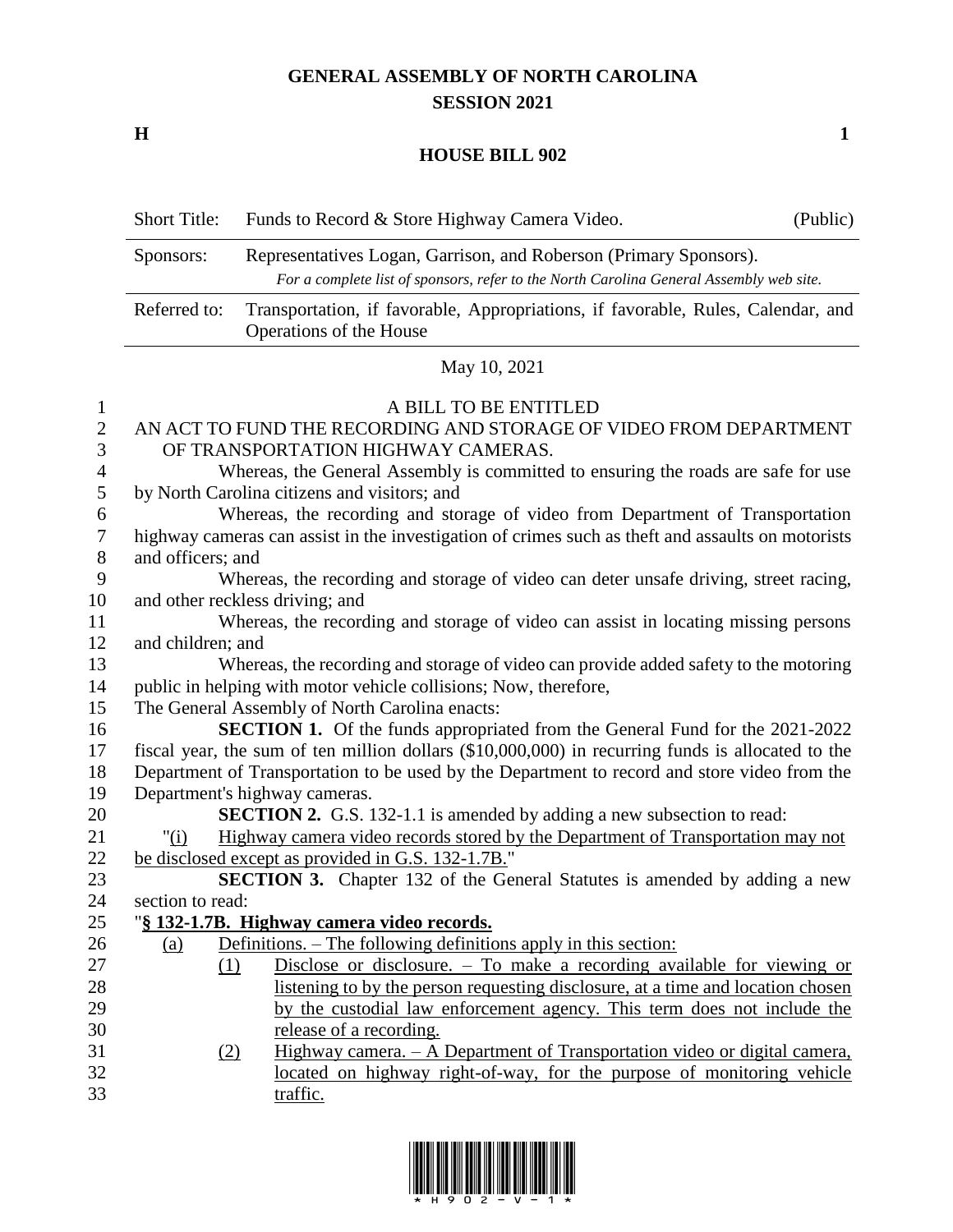|                |                           | <b>General Assembly Of North Carolina</b>                                                                                         | <b>Session 2021</b> |
|----------------|---------------------------|-----------------------------------------------------------------------------------------------------------------------------------|---------------------|
| 1              | <u>(3)</u>                | Personal representative. $-$ A parent, court-appointed guardian, spouse, or                                                       |                     |
| $\overline{2}$ |                           | attorney of a person whose image or voice is in the recording. If a person                                                        |                     |
| 3              |                           | whose image or voice is in the recording is deceased, the term also means the                                                     |                     |
| $\overline{4}$ |                           | personal representative of the estate of the deceased person; the deceased                                                        |                     |
| 5              |                           | person's surviving spouse, parent, or adult child; the deceased person's                                                          |                     |
| 6              |                           | attorney; or the parent or guardian of a surviving minor child of the deceased.                                                   |                     |
| 7              | $\left(4\right)$          | <u>Recording. – A visual, or visual and audio, recording captured by a highway</u>                                                |                     |
| $8\,$          |                           | camera.                                                                                                                           |                     |
| 9              | (5)                       | Release. $-$ To provide a copy of a recording.                                                                                    |                     |
| 10             | (b)                       | <u> Public Record Classification. – Recordings under this section are not public records</u>                                      |                     |
| 11             | as defined by G.S. 132-1. |                                                                                                                                   |                     |
| 12             | (c)                       | Disclosure; General. – Recordings shall be disclosed only as provided by this section.                                            |                     |
| 13             |                           | A person requesting disclosure of a recording must make a written request to the Department of                                    |                     |
| 14             |                           | Transportation. The request shall include the name of the person making the request, date and                                     |                     |
| 15             |                           | approximate time of the activity captured in the recording, or otherwise identify the activity with                               |                     |
| 16             |                           | reasonable particularity sufficient to identify the recording to which the request refers. The                                    |                     |
| 17             |                           | Department may only disclose a recording to the following:                                                                        |                     |
| 18             | (1)                       | A person whose image or voice is in the recording.                                                                                |                     |
| 19             | (2)                       | A personal representative of an adult person whose image or voice is in the                                                       |                     |
| 20             |                           | recording, if the adult person has consented to the disclosure.                                                                   |                     |
| 21             |                           |                                                                                                                                   |                     |
| 22             | (3)                       | A personal representative of a minor or of an adult person under lawful<br>guardianship whose image or voice is in the recording. |                     |
| 23             |                           | A personal representative of a deceased person whose image or voice is in the                                                     |                     |
| 24             | $\underline{(4)}$         | recording.                                                                                                                        |                     |
| 25             |                           |                                                                                                                                   |                     |
| 26             | (5)                       | A personal representative of an adult person who is incapacitated and unable<br>to provide consent to disclosure.                 |                     |
| 27             |                           | When disclosing the recording, the Department shall disclose only those portions of the                                           |                     |
| 28             |                           | recording that are relevant to the person's request. A person who receives disclosure pursuant to                                 |                     |
| 29             |                           | this subsection shall not record or copy the recording.                                                                           |                     |
| 30             | (d)                       | Disclosure; Factors for Consideration. - Upon receipt of the written request for                                                  |                     |
| 31             |                           | disclosure, as promptly as possible, the Department must either disclose the portion of the                                       |                     |
| 32             |                           | recording relevant to the person's request or notify the requestor of the decision not to disclose                                |                     |
| 33             |                           | the recording to the requestor. The Department may consider any of the following factors in                                       |                     |
| 34             |                           | determining if a recording is disclosed:                                                                                          |                     |
| 35             | (1)                       | If the person requesting disclosure of the recording is a person authorized to                                                    |                     |
| 36             |                           | receive disclosure pursuant to subsection (c) of this section.                                                                    |                     |
| 37             | (2)                       | If the recording contains information that is otherwise confidential or exempt                                                    |                     |
| 38             |                           | from disclosure or release under State or federal law.                                                                            |                     |
| 39             | (3)                       | If disclosure would reveal information regarding a person that is of a highly                                                     |                     |
| 40             |                           | sensitive personal nature.                                                                                                        |                     |
| 41             | $\underline{(4)}$         | If disclosure may harm the reputation or jeopardize the safety of a person.                                                       |                     |
| 42             | (5)                       | If disclosure would create a serious threat to the fair, impartial, and orderly                                                   |                     |
| 43             |                           | administration of justice.                                                                                                        |                     |
| 44             | (6)                       | If confidentiality is necessary to protect either an active or inactive internal or                                               |                     |
| 45             |                           | criminal investigation or potential internal or criminal investigation.                                                           |                     |
| 46             | (e)                       | Appeal of Disclosure Denial. - If a law enforcement agency denies disclosure                                                      |                     |
| 47             |                           | pursuant to subsection (d) of this section, or has failed to provide disclosure more than three                                   |                     |
| 48             |                           | business days after the request for disclosure, the person seeking disclosure may apply to the                                    |                     |
| 49             |                           | superior court in any county where any portion of the recording was made for a review of the                                      |                     |
| 50             |                           | denial of disclosure. The court may conduct an in-camera review of the recording. The court may                                   |                     |
| 51             |                           | order the disclosure of the recording only if the court finds that the Department abused its                                      |                     |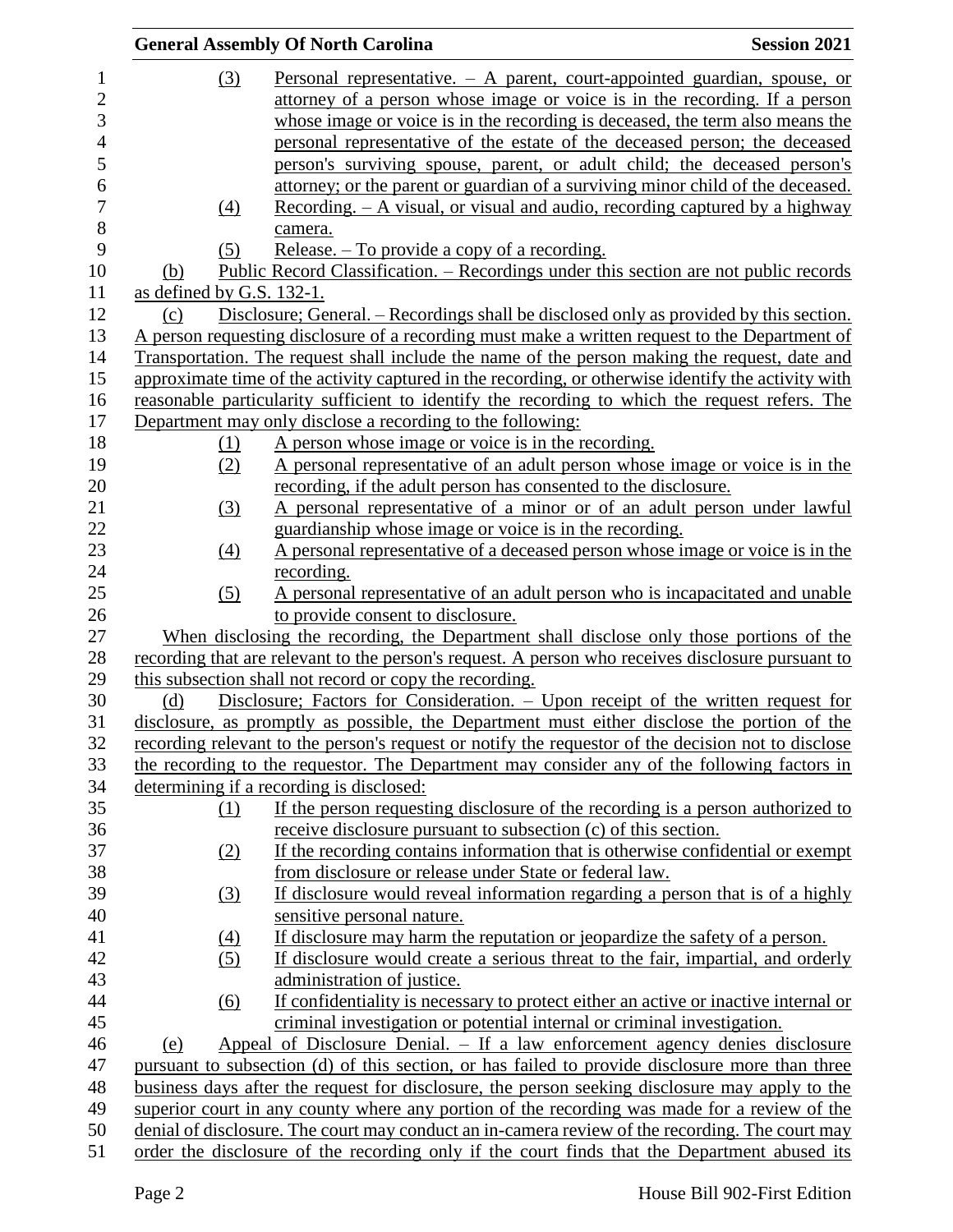## **General Assembly Of North Carolina Session 2021**

| 1                | discretion in denying the request for disclosure. The court may only order disclosure of those                                      |  |  |  |  |
|------------------|-------------------------------------------------------------------------------------------------------------------------------------|--|--|--|--|
| $\boldsymbol{2}$ | portions of the recording that are relevant to the person's request. A person who receives                                          |  |  |  |  |
| 3                | disclosure pursuant to this subsection shall not record or copy the recording. An order issued                                      |  |  |  |  |
| $\overline{4}$   | pursuant to this subsection may not order the release of the recording.                                                             |  |  |  |  |
| 5                | In any proceeding pursuant to this subsection, the following persons shall be notified and                                          |  |  |  |  |
| $\sqrt{6}$       | those persons, or their designated representative, shall be given an opportunity to be heard at any                                 |  |  |  |  |
| $\tau$           | proceeding: (i) the head of the Department, (ii) any law enforcement agency personnel whose                                         |  |  |  |  |
| $8\,$            | image or voice is in the recording and the head of that person's employing law enforcement                                          |  |  |  |  |
| 9                | agency, and (iii) the district attorney. Actions brought pursuant to this subsection shall be set                                   |  |  |  |  |
| 10               | down for hearing as soon as practicable, and subsequent proceedings in such actions shall be                                        |  |  |  |  |
| 11               | accorded priority by the trial and appellate courts.                                                                                |  |  |  |  |
| 12               | Release of Recordings; General; Court Order Required. – Recordings shall only be<br>(f)                                             |  |  |  |  |
| 13               | released pursuant to court order. Any person requesting release of a recording may file an action                                   |  |  |  |  |
| 14               | in the superior court in any county where any portion of the recording was made for an order                                        |  |  |  |  |
| 15               | releasing the recording. The request for release must state the date and approximate time of the                                    |  |  |  |  |
| 16               | activity captured in the recording or otherwise identify the activity with reasonable particularity                                 |  |  |  |  |
| 17               | sufficient to identify the recording to which the action refers. The court may conduct an in-camera                                 |  |  |  |  |
| 18               | review of the recording. In determining whether to order the release of all or a portion of the                                     |  |  |  |  |
| 19               | recording, in addition to any other standards the court deems relevant, the court shall consider                                    |  |  |  |  |
| 20               | the applicability of all of the following standards:                                                                                |  |  |  |  |
| 21               | Release is necessary to advance a compelling public interest.<br>(1)                                                                |  |  |  |  |
| 22               | The recording contains information that is otherwise confidential or exempt<br>(2)                                                  |  |  |  |  |
| 23               | from disclosure or release under State or federal law.                                                                              |  |  |  |  |
| 24               | The person requesting release is seeking to obtain evidence to determine legal<br>(3)                                               |  |  |  |  |
| 25               | issues in a current or potential court proceeding.                                                                                  |  |  |  |  |
| 26               | Release would reveal information regarding a person that is of a highly<br>(4)                                                      |  |  |  |  |
| 27               | sensitive personal nature.                                                                                                          |  |  |  |  |
| 28               | Release may harm the reputation or jeopardize the safety of a person.<br>(5)                                                        |  |  |  |  |
| 29               | Release would create a serious threat to the fair, impartial, and orderly<br>$\underline{(6)}$                                      |  |  |  |  |
| 30               | administration of justice.                                                                                                          |  |  |  |  |
| 31               | (7)<br>Confidentiality is necessary to protect either an active or inactive internal or                                             |  |  |  |  |
| 32               | criminal investigation or potential internal or criminal investigation.                                                             |  |  |  |  |
| 33               | There is good cause shown to release all portions of a recording.<br>(8)                                                            |  |  |  |  |
| 34               | The court shall release only those portions of the recording that are relevant to the person's                                      |  |  |  |  |
| 35               | request and may place any conditions or restrictions on the release of the recording that the court,                                |  |  |  |  |
| 36<br>37         | in its discretion, deems appropriate.<br>In any proceeding pursuant to this subsection, the following persons shall be notified and |  |  |  |  |
| 38               | those persons, or their designated representative, shall be given an opportunity to be heard at any                                 |  |  |  |  |
| 39               | proceeding: (i) the head of the Department, (ii) any law enforcement agency personnel whose                                         |  |  |  |  |
| 40               | image or voice is in the recording and the head of that person's employing law enforcement                                          |  |  |  |  |
| 41               | agency, and (iii) the district attorney. Actions brought pursuant to this subsection shall be set                                   |  |  |  |  |
| 42               | down for hearing as soon as practicable, and subsequent proceedings in such actions shall be                                        |  |  |  |  |
| 43               | accorded priority by the trial and appellate courts.                                                                                |  |  |  |  |
| 44               | Release of Recordings; Law Enforcement Purposes. - Notwithstanding the<br>(g)                                                       |  |  |  |  |
| 45               | requirements of subsections $(c)$ , $(f)$ , and $(g)$ of this section, the Department shall disclose or                             |  |  |  |  |
| 46               | release a recording to a district attorney (i) for review of potential criminal charges, (ii) in order                              |  |  |  |  |
| 47               | to comply with discovery requirements in a criminal prosecution, (iii) for use in criminal                                          |  |  |  |  |
| 48               | proceedings in district court, or (iv) for any other law enforcement purpose and may disclose or                                    |  |  |  |  |
| 49               | release a recording for suspect identification or apprehension or to locate a missing or abducted                                   |  |  |  |  |
| 50               | person.                                                                                                                             |  |  |  |  |
|                  |                                                                                                                                     |  |  |  |  |